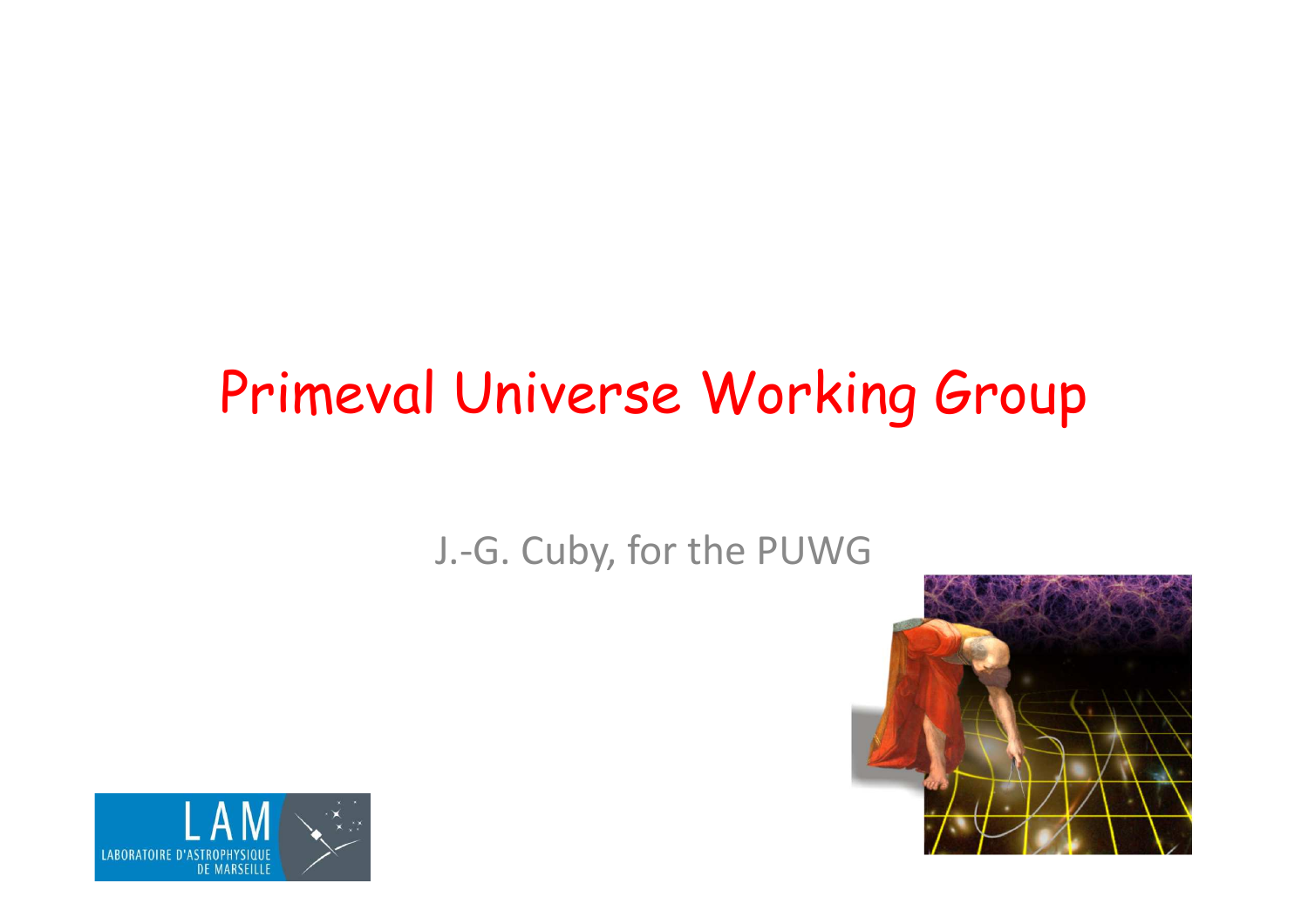## Primeval Universe WG

- • $\sim$  40 members
- Co-chairs:
	- J.-G Cuby, Laboratoire d'Astrophysique de Marseille
	- J. Fynbo, Dark Cosmology Center, Copenhagen
- $\bullet$ Kick-off meeting in Copenhagen in May 2012
- WBS in preparation
	- WPs: LBGs, QSOs, IGM (re-ionization), simulations, lensing, transients, CIRB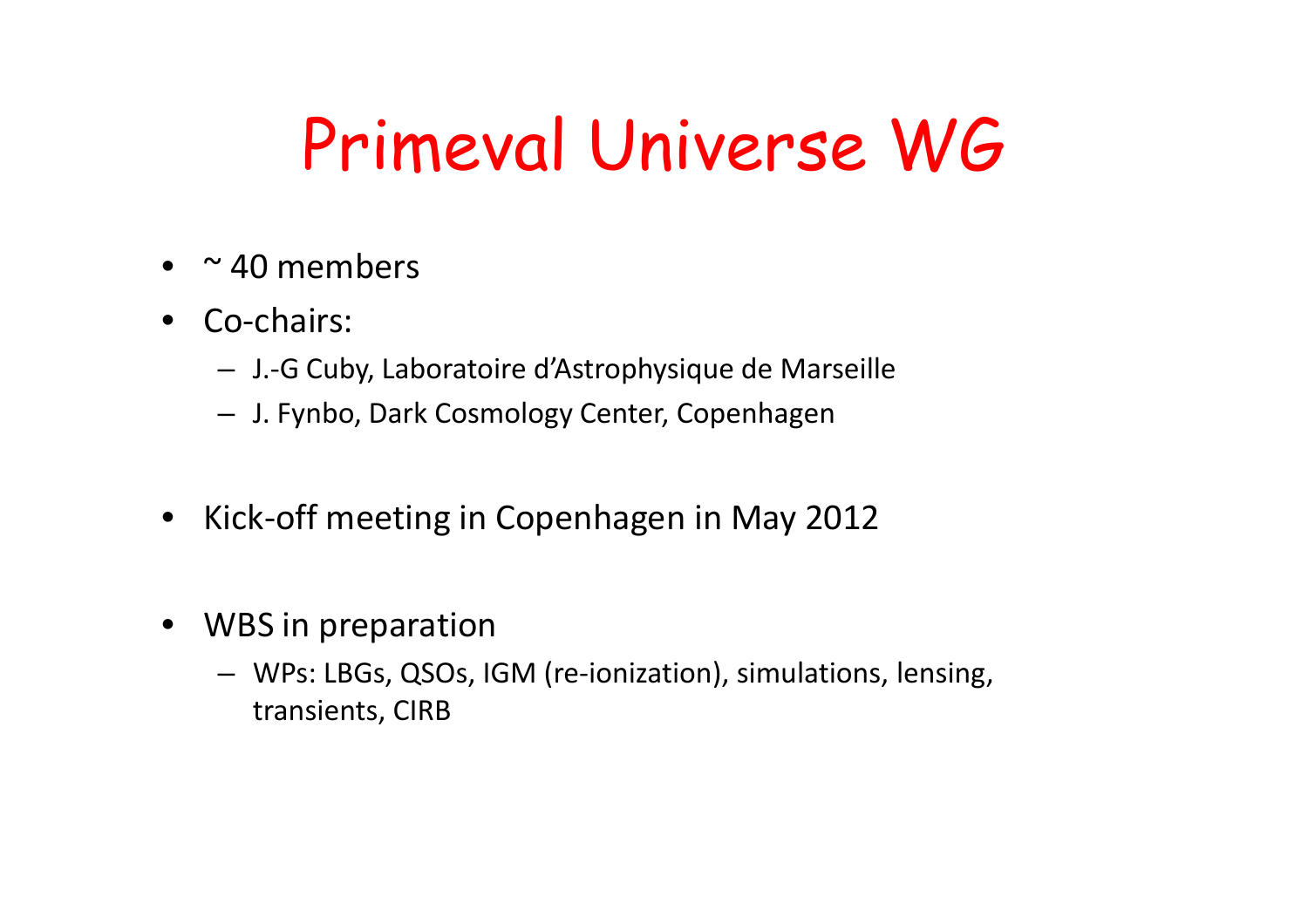### PUWG: main science objectives

- $\bullet$ High-z objects: formation, evolution, and interaction with IGM
- $\bullet$  High-z LBGs
	- Deep Survey
	- Selection with Euclid data:
		- $J < [25.5-26]$  at  $[8-5]$   $\sigma$
		- [700-4000] galaxies at  $z = 7 \pm 0.5$
		- [150-1000] galaxies at  $z = 8 \pm 0.5$
	- $-$  Deep z band data highly desirable z'  $\sim$  27 (AB). If not, z = 7 galaxies cannot be discriminated from T-dwarfs.
	- $-$  Spectroscopy: Ly $\alpha$  emission of  $\sim$  100 objects from the photometrically selected sample
- $\bullet$  High-z QSOs
	- Wide Survey
	- Selection with Euclid data:
		- $J < [22.0 22.5]$
		- $z > 8.1$
		- Selection at lower redshifts (7 < z < 8) is not possible due to contamination by L and T dwarfs
	- 10 to 50 QSOs at z > 8.1 depending on assumptions on LF evolution and J-band selection limit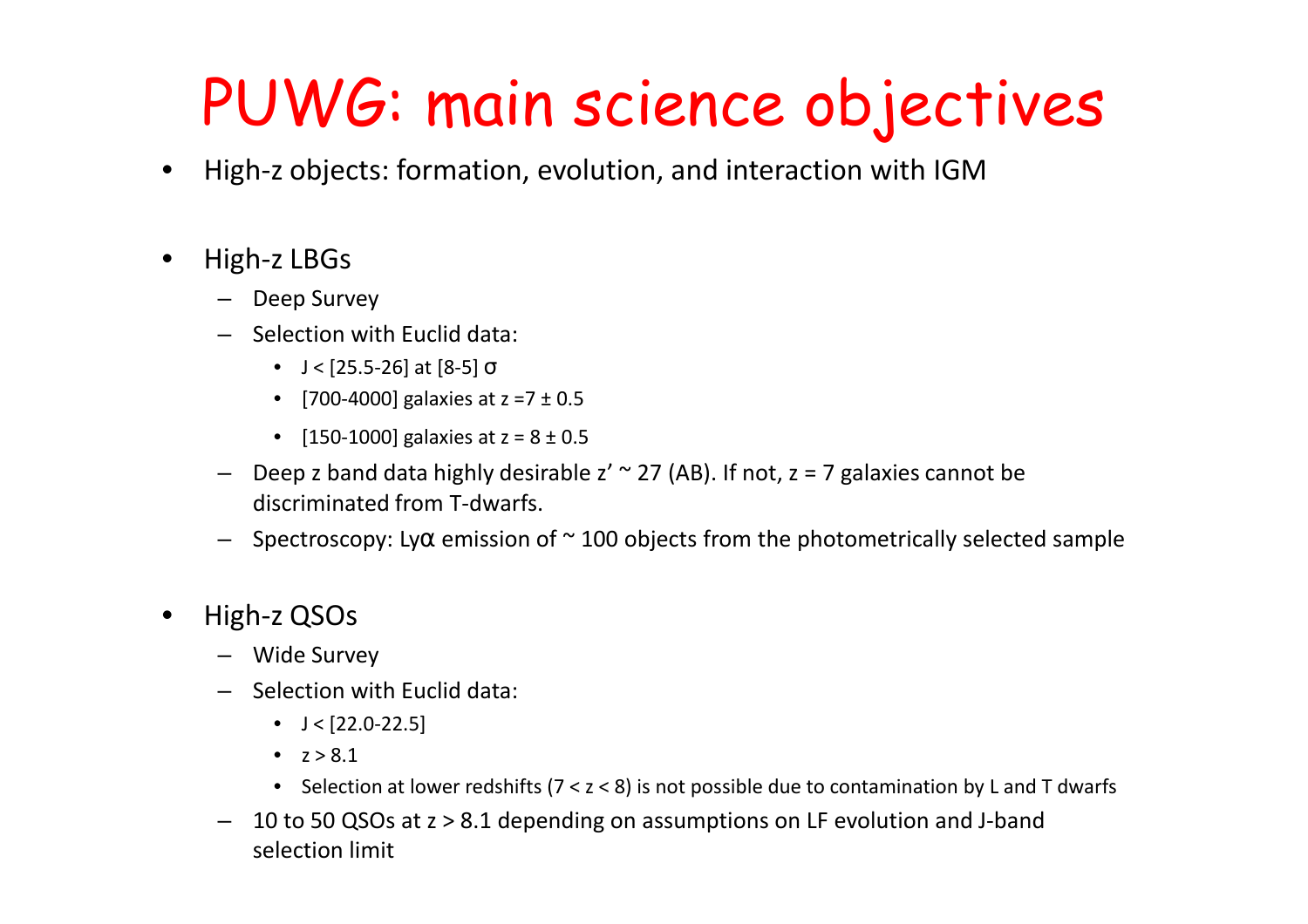## Open questions

- $\bullet$  Question of the calibration fields forming part of the Deep Survey
	- Baseline: 40 sq. degrees with 40 visits per sq. degree
- $\bullet$  Choice of fields for the Deep Survey
	- Deep multi-wavelength data required
	- Access from (European) ground based facilities for follow-up observations is mandatory
	- Ecliptic poles only: not a viable option
	- Proposal for at least 2 x 3 sq. degree fields (COSMOS & UDS/SXDS/XMM-LSS)
- $\bullet$  Related to the above question: availability of deep z-band data for the Deep Fields ?
- $\bullet$  Direct measurement of the CIRB ? How does Euclid perform in measuring faint surface brightness levels ?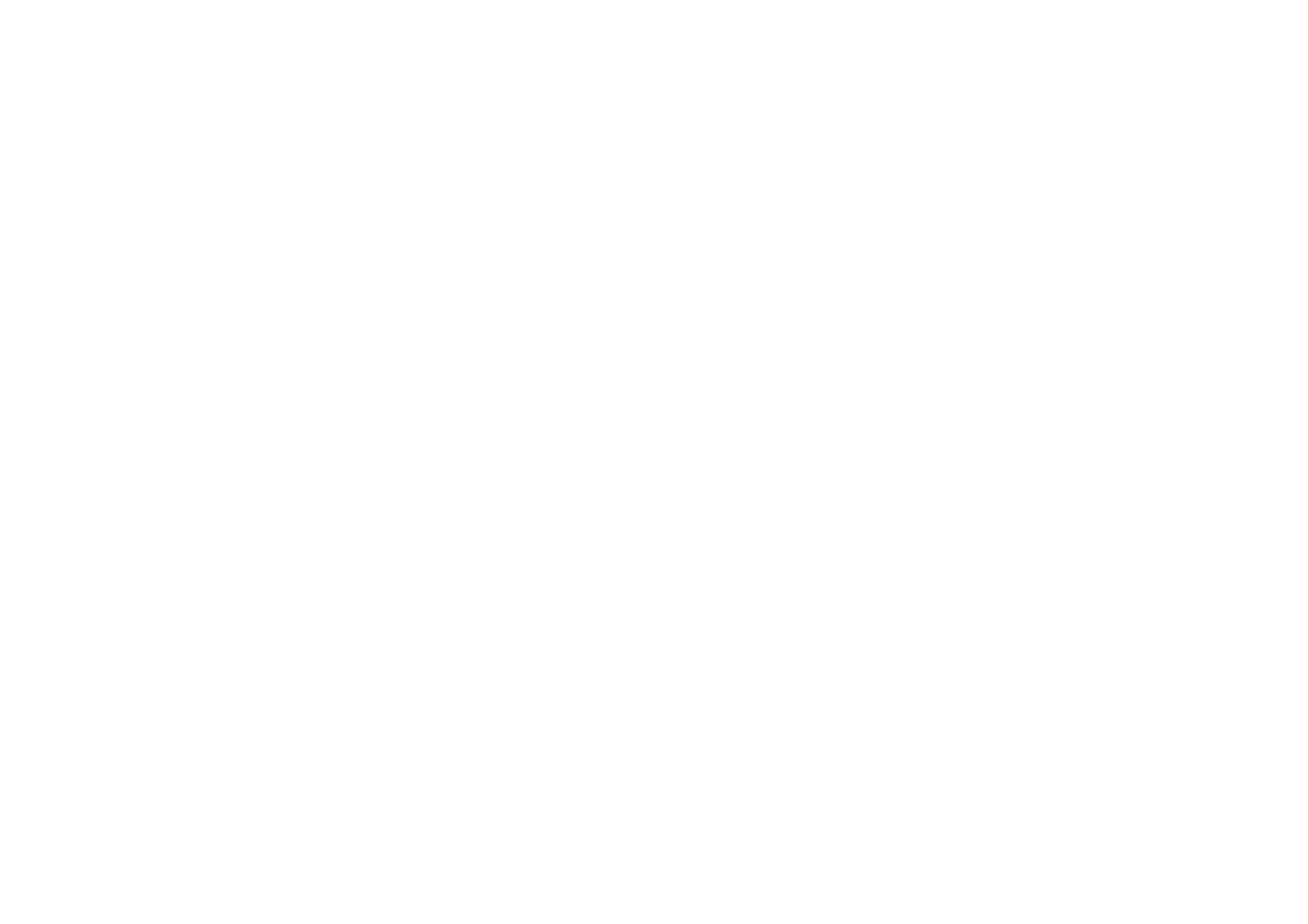# High-z LBGs

- •Deep Survey
- • Selection with Euclid-only data:
	- J < [25.5-26] at [8-5] <sup>σ</sup>
	- [700-4000] galaxies at z =7 ± 0.5 –
	- –[150-1000] galaxies at  $z = 8 \pm 0.5$
- • Deep z band data highly desirable  $z' \sim 27$  (AB). If not,  $z = 7$  galaxies cannot be discriminated from Tdwarfs.
- •Spectroscopy: Ly $\alpha$  emission of  $\sim$ 100 objects from the photometrically selected sample